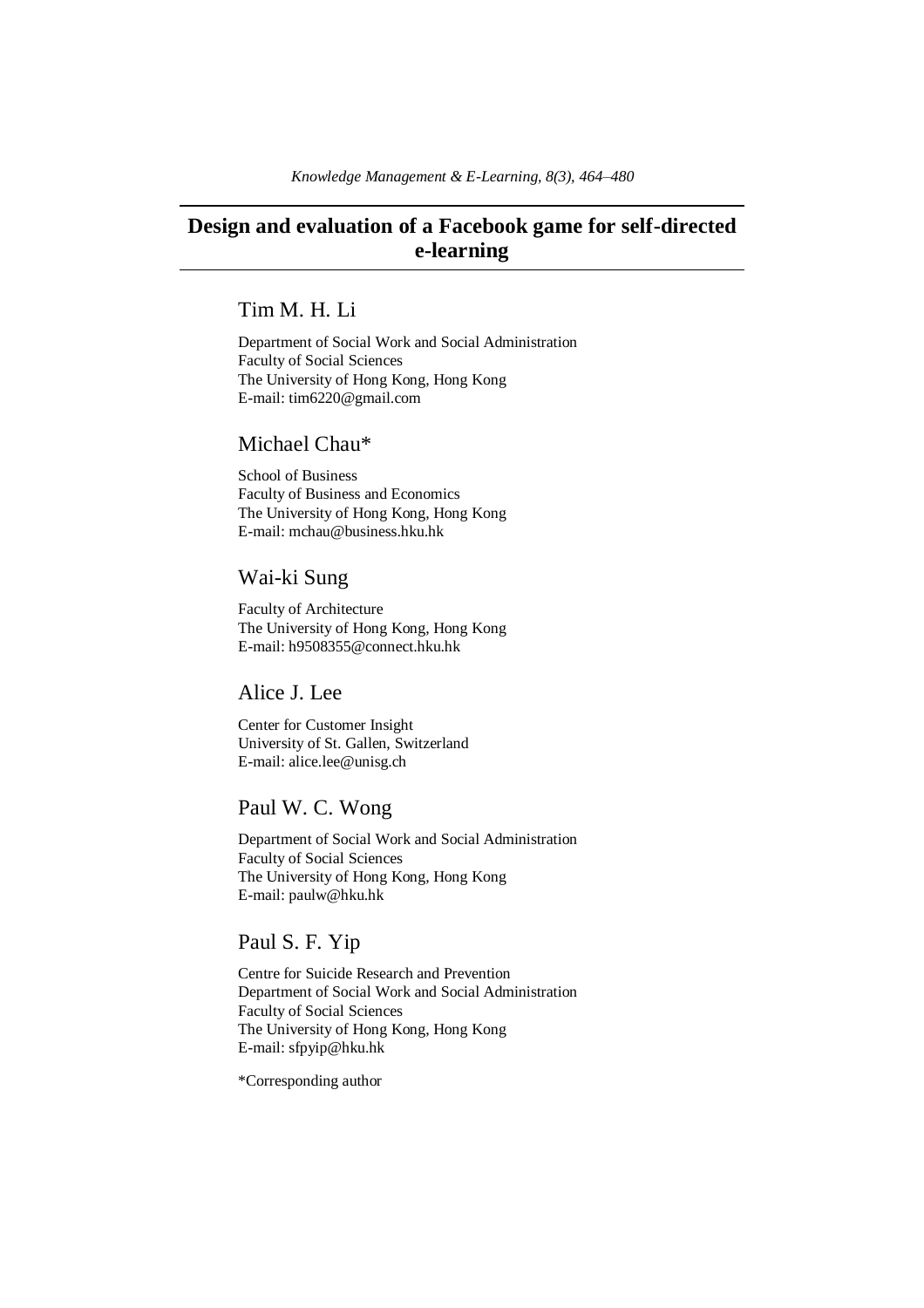### *Knowledge Management & E-Learning, 8(3), 464–480* 465

**Abstract:** Social networking sites (SNSs) such as Facebook have a potential to become a valuable learning environment. Facebook games with appropriate instructional design may provide players with better learning experiences and outcomes. Using an effective educational Facebook game, we aimed to explore the educational effects of Facebook games as self-directed e-learning environments. We tested our hypotheses on a sample of 73 undergraduates (42 females). The participants completed the Facebook game and self-administered questionnaires over a 3-week period. Path analysis demonstrated that Internet self-efficacy, usability, and fun positively affected perceived learning effectiveness and user satisfaction in a Facebook learning environment. We discussed the research and practical implications of these findings for the future development of self-directed e-learning on SNS.

**Keywords:** Facebook applications; Social networking site; e-Learning; Selfdirected learning; Digital game-based learning

**Biographical notes**: Tim M. H. Li is a PhD graduate in the Department of Social Work and Social Administration at the University of Hong Kong. He received an MSc and a BEng degree in computer science from the University of Hong Kong. His current research interests include digital health, youth issues, and e-learning.

Michael Chau is an associate professor in the School of Business, Faculty of Business and Economics at the University of Hong Kong. He received a PhD degree in management information systems from the University of Arizona and a BSc degree in computer science and information systems from the University of Hong Kong. His current research interests include web mining, business analytics, social media, electronic commerce, and security informatics.

Wai-ki Sung is a PhD candidate in the Faculty of Architecture at the University of Hong Kong. She received an MSc degree in management information systems from the University of Arizona and a BEng degree in industrial and manufacturing systems engineering from the University of Hong Kong. Her research interests include safety knowledge management, Web 2.0 applications, e-learning, and human computer interaction.

Alice J. Lee is a PhD student in the Center for Customer Insight at the University of St. Gallen. She received an MSc in computer science from the Technical University of Munich and a BEng degree in computer science and a BBA degree in information systems from the University of Hong Kong. Her current research interests include social networks, consumer behavior, and decision making.

Paul W. C. Wong is an associate professor in the Department of Social Work and Social Administration at the University of Hong Kong. He is also a national representative of the International Association for Suicide Prevention. He is a clinical psychologist, and his research interests include the Internet and mental health, community-based suicide prevention, and suicide notes.

Paul S. F. Yip is the director of the Centre for Suicide Research and Prevention and Professor at the Social Work and Social Administration Department of the University of Hong Kong (Hong Kong SAR). He is the recipient of the Stengel Research Award (2011) of the International Association of Suicide Prevention. His interests lie in adopting a public health approach for suicide prevention and population health studies.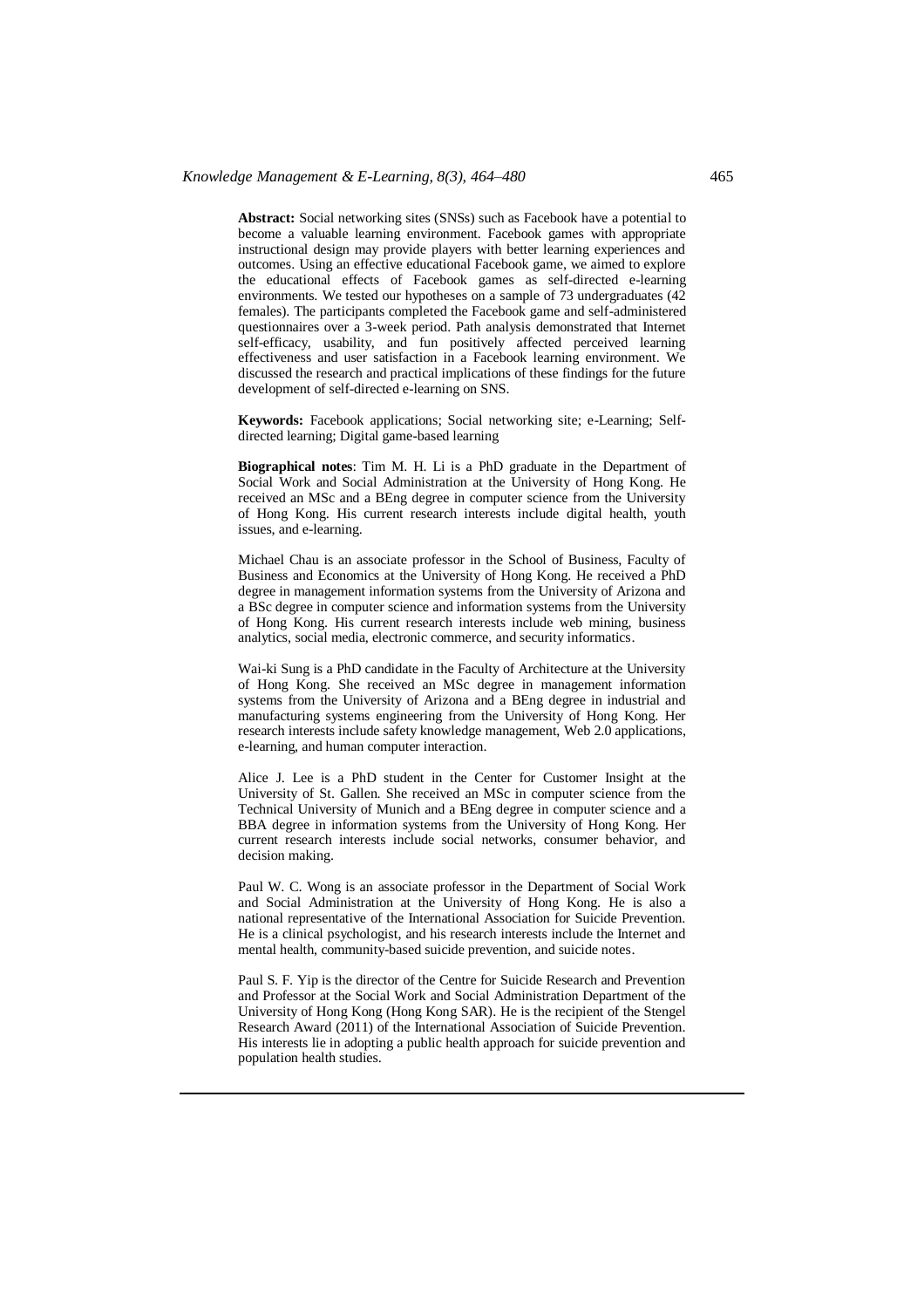### **1. Introduction**

While SNSs became more and more popular, educators and researchers have explored the possibility of the educational usage of SNSs (Kabilan, Ahmad, & Abidin, 2010). Based on a critical review on Facebook as a learning environment, almost all studies identified in the review (22 out of 23 articles) evaluated Facebook groups or Facebook pages on group discussion, project collaboration, and peer assessment in education, whereas only one study investigated the educational usage of Facebook applications (Manca & Ranieri, 2013). Since a Facebook group can be set as private for privacy and security reasons, students can share learning resources within their study groups, and teachers can deliver course contents to students conveniently. However, the findings for Facebook group or page as a possible and effective learning environment in the review were mixed. On the other hand, the educational usage of Facebook application remains unexplored in literature. Since developing educational Facebook applications involves programming such as using the Facebook application programming interface, using an alreadyavailable Facebook group is much more convenient and popular than programming a Facebook application for most educators.

However, Facebook applications nowadays, especially social games, emerge and attract a large amount of people to play every day. For example, many adolescents spend much time growing crops in Happy Farm and feeding pets in Pet Society on Facebook. Therefore, Facebook games may provide institutions a great opportunity to engage students for not merely entertainment but also educational purposes for the mass (Yonker, Zan, Scirica, Jethwani, & Kinane, 2015). Educators and researchers have been searching for effective ways to integrate games into education, in which formal classroom-based learning and assessments are often considered by students to be a boring activity (Kiili, 2005). Research has shown that digital game-based learning (DGBL) can facilitate teaching and motivate students in learning processes (Girard, Ecalle, & Magnan, 2012; Papastergiou, 2009). However, few studies have fully utilized the Internet to provide larger learning flexibility.

The current study attempted to examine a novel approach of an educational Facebook game that is learner-centered and self-directed so students can play and learn to achieve as much as they can anytime and anywhere as long as Internet access is available. The Facebook game in the study is different from previous DGBL because the Facebook game also facilitated interactions among learners. For example, learners in the Facebook game can post their learning progress on Facebook timelines to share with their Facebook friends. Since social motivations lead to satisfaction with SNS use (Kim, Kim, & Nam, 2010), user interaction in the Facebook game, which is believed to be absent in previous DGBL, may enhance motivation of learning and hence facilitate self-directed learning. Based on an effective educational social game in enhancing mental health literacy (Li, Chau, Wong, Lai, & Yip, 2013), the study contributed to existing e-learning literature in two ways: (1) it explored the educational effects of using Facebook games as selfdirected e-learning environments, and (2) it examined the associations among Internet self-efficacy, usability, fun, user satisfaction, and learning effectiveness in the context of Facebook.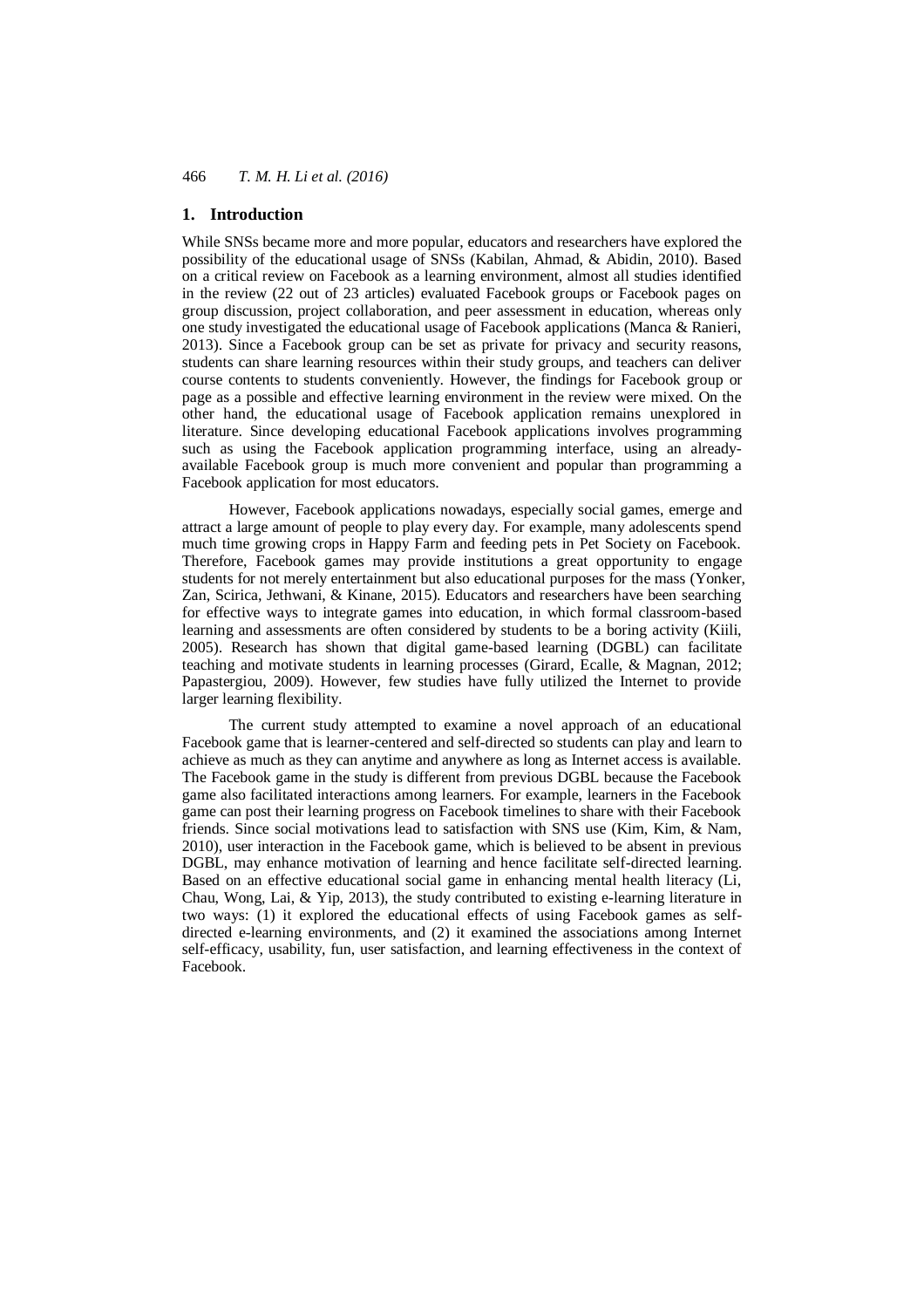### **2. Related work**

### *2.1. Digital game-based learning*

Nowadays, young people are "digital natives" who prefer games over "serious" work (Prensky, 2003). Educators have added gaming elements to make learning more enjoyable (Garris, Ahlers, & Driskell, 2002). Squire (2003) suggested that games are powerful educational tools because they elicit strong emotional reactions within learners, such as fear, power, aggression, wonder, and joy. Educators have developed different frameworks and models on the use, selection, design, and development of educational games to ensure that learning outcomes will be consistent with the learning objectives of the games (Dondlinger, 2007). The effectiveness and perceptions of students of DGBL have been gradually revealed by substantial studies that make DGBL increasingly important in pedagogy (Bourgonjon, Valcke, Soetaert, & Schellens, 2010; Papastergiou, 2009).

There are different aspects to investigate the learning effectiveness of DGBL, such as the learners' self-efficacy (Gangadharbatla, 2008) and game quality (Hart, Ridley, Taher, Sas, & Dix, 2008). Different learning approaches and game designs may facilitate DGBL in different ways. Simulation, which is one of the most widely used approaches, provides a gamelike environment for learners to practice and acquire professional and experimental skills (Chau et al., 2013a; Chau et al., 2013b). Simulations have been shown to enhance learners' problem-solving skills and refine their higher-order thinking strategies (Douma, van Hillegersberg, & Schuur, 2012). Besides, narrative can support problem solving in adventure games as "players are placed in scenarios in which they must synthesize diverse information and analyze strategies" (Dickey, 2006).

### *2.2. Social games and self-directed e-learning*

The Web 2.0 concept has led to the development and evolution of web-based communities (Chau  $\&$  Xu, 2012) and applications such as SNSs, video-sharing sites, blogs, forums, Wikis, and highly interactive games. With the rapid development of SNSs such as Facebook, many people have created accounts and become active on these social and interactive platforms. For instance, Facebook users can interact with friends by commenting, liking, tagging, and sharing posts and photos on timelines. They can also join different groups, events, and pages. Different Facebook-related behaviors have been studied (Gosling, Augustine, Vazire, Holtzman, & Gaddis, 2011), and the possibility of integrating Facebook and education has also raised researchers' attention (Manca & Ranieri, 2013). Special and Li-Barber (2012) have found that relationship maintenance was the strongest motive for using Facebook. Social trust was also found to increase when the intensity of Facebook use increases (Valenzuela, Park, & Kee, 2009). Aside from that, students are generally open to use Facebook as a learning environment (Roblyer, McDaniel, Webb, Herman, & Witty, 2010).

Many studies have explored the educational usage of a Facebook group instead of a Facebook application (Manca & Ranieri, 2013). It has been evident that a Facebook group is conducive to group discussion, project collaboration, and peer assessment in learning processes. Education on Facebook inherently allows students great flexibility and interactivity while learning (Yonker et al., 2015). However, similar to other elearning approaches, education on Facebook requires learners to have a high level of selfregulation (Devolder, van Braak, & Tondeur, 2012). Therefore, a Facebook application may lead to an evolution of e-learning, with the addition of social gaming concepts to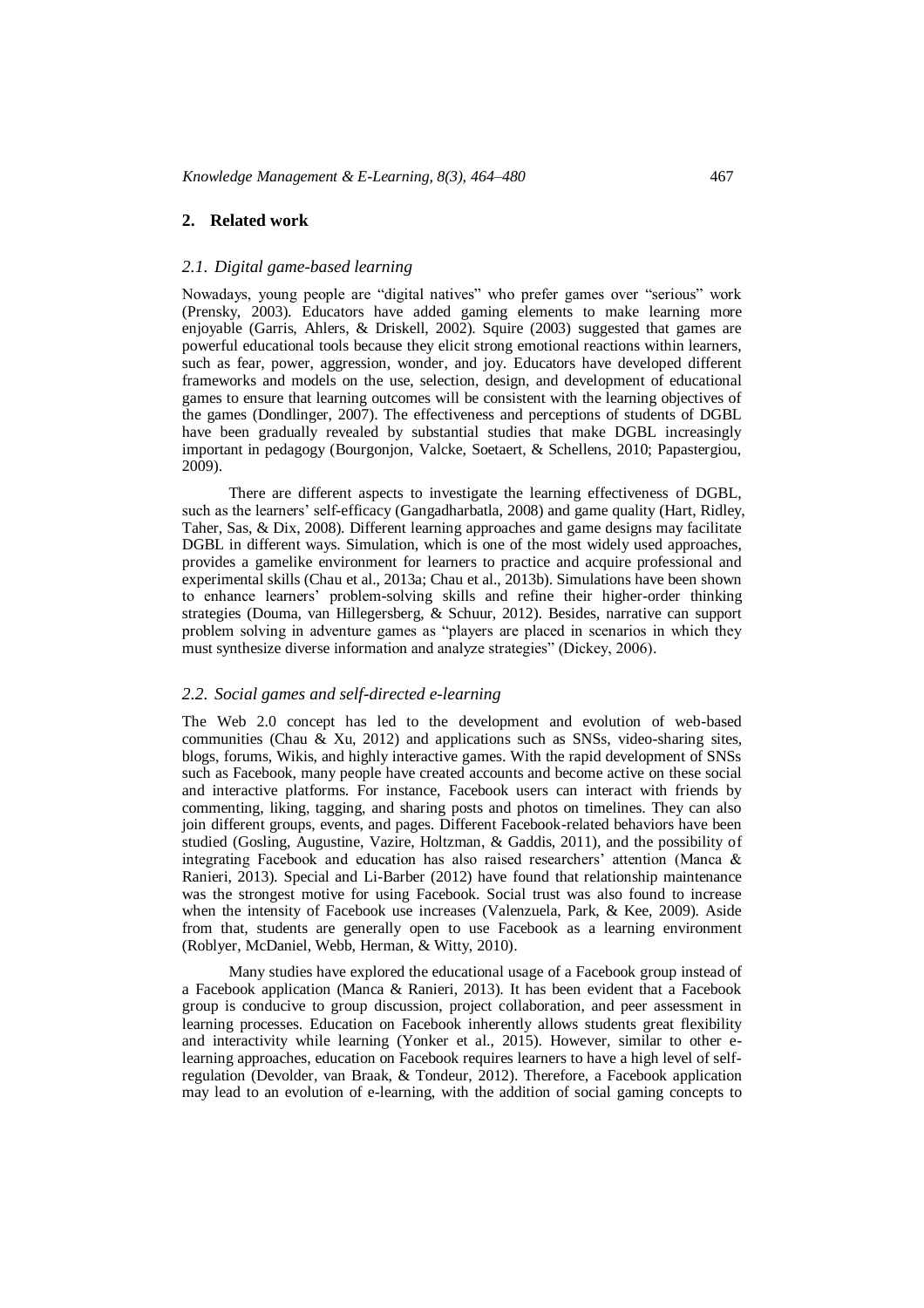increase learning motivation, and become an increasingly relevant trend. A large amount of social games on Facebook, which are a kind of Facebook application, has emerged to make the platform more enjoyable and, most importantly, facilitate interactions between friends. Some of the social games available on Facebook are educational. For instance, Gameloft teaches American history, poweRBrands teaches business and marketing, and InGenius is a brain-training game teaching people how to think (Mack, 2010). However, few have evaluated the learning effectiveness and user satisfaction of educational Facebook games.

#### **3. Research model and hypotheses**

Fig. 1 shows our research model and hypotheses on Facebook's educational usage. The research model examined how Facebook game facilitates e-learning. We called the selfdirected educational Facebook game in the study "the Facebook game." The two outcome variables in the model were perceived learning effectiveness and user satisfaction in elearning outcomes after completing the Facebook game. Perceived learning effectiveness instead of actual learning effectiveness was used in the study, allowing generalization of our findings to other e-learning practices on Facebook applications. User satisfaction was assessed to evaluate acceptance of the Facebook game. Other variables in the model included Internet self-efficacy, usability, and fun.



**Fig. 1.** Research model on Facebook's educational usage

### *3.1. Internet self-efficacy*

Internet self-efficacy reflects one's judgment of his/her ability to apply Internet skills, such as finding information or troubleshooting search problems on the Internet. Researchers have claimed that people with high Internet self-efficacy demonstrated better informational search skills and online learning achievement in many studies of webbased instruction (Eastin & LaRose, 2000; Joo, Bong, & Choi, 2000; Tsai & Tsai, 2003). Facebook usage may be related to Internet self-efficacy (Gangadharbatla, 2008). We expected that the same principles would apply to the educational use of Facebook, and thus, we hypothesized the following: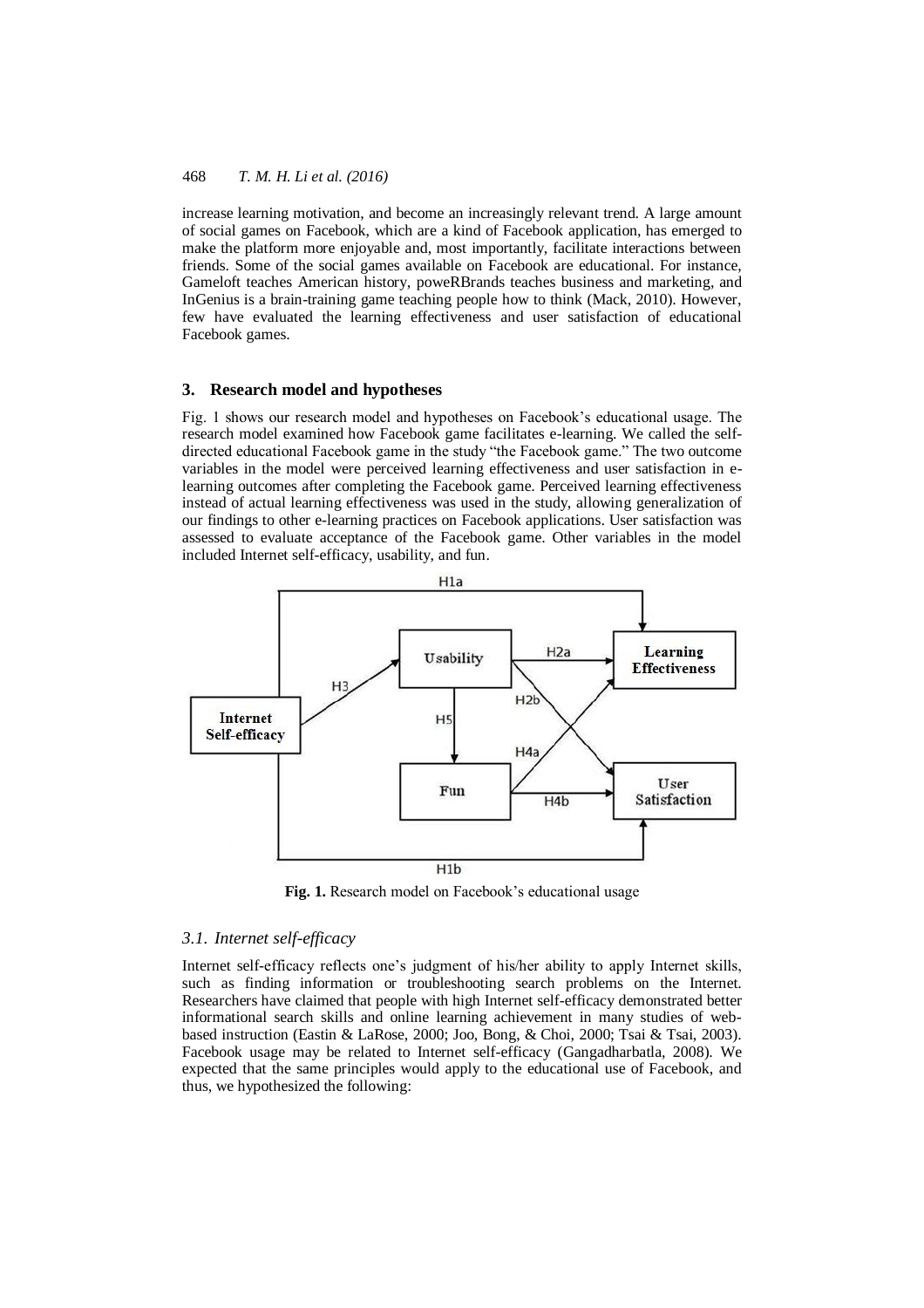*H1a: Individuals who have a higher level of Internet self-efficacy will learn more effectively in the Facebook game.*

*H1b: Individuals who have a higher level of Internet self-efficacy will be more satisfied with the Facebook game.*

### *3.2. Usability*

We define *usability* as the ease of use and learnability of the Facebook game. Usability in Facebook plays a new role compared to its traditional function (Hart et al., 2008). Usability can affect players' learning effectiveness. For example, poor usability may break the harmony of an educational game and adversely affect user experience (Kiili, 2005). Therefore, users may need to apply extra effort to manipulate a learning tool and pay less attention to important learning materials. Besides, user satisfaction was jointly determined by perceived usability, perceived quality, perceived value, and usability disconfirmation (Chiu, Hsu, Sun, Lin, & Sun, 2005). Therefore, we hypothesized that:

*H2a: Individuals who consider the Facebook game to have better usability will learn more effectively.*

*H2b: Individuals who consider the Facebook game to have better usability will be more satisfied with the Facebook game.*

Prior experience may facilitate one's control of an educational tool. Participants may consider the Facebook game easier to use if they have a higher level of Internet selfefficacy. Few studies have investigated the relationship between usability and Internet self-efficacy in the context of Facebook. Therefore, we hypothesized the following:

*H3: Individuals who have a higher level of Internet self-efficacy will consider the Facebook game to have better usability.*

### *3.3. Fun*

In the study, we defined *fun* as playfulness and emotional reactions of enjoyment and excitement (Hart et al., 2008). The theory of fun has recently emerged in game design theory and attracted much attention from both educators and researchers (Koster, 2010). Designing for fun can make interactive gaming elements change human behaviors and hence facilitate learning processes. Few studies have investigated the direct association among fun, learning effectiveness, and user satisfaction. Although significant association between fun and intention to use has been found in previous studies (Lee, Cheung, & Chen, 2005), intention to use may not reflect a comprehensive learning experience in the Facebook game as learners may continue to play a game without learning anything. Few studies have examined the association between fun, learners' satisfaction, and learning effectiveness in education on Facebook. Therefore, we hypothesized the following:

*H4a: Individuals who have more fun in the Facebook game will learn more effectively in the Facebook game.*

*H4b: Individuals who have more fun in the Facebook game will be more satisfied with the Facebook game.*

A better e-learning environment facilitates participants' learning experiences. The association between enjoyment, playfulness, and ease of use has been explored in previous studies (Venkatesh, 2000). Participants may have more fun and enjoy the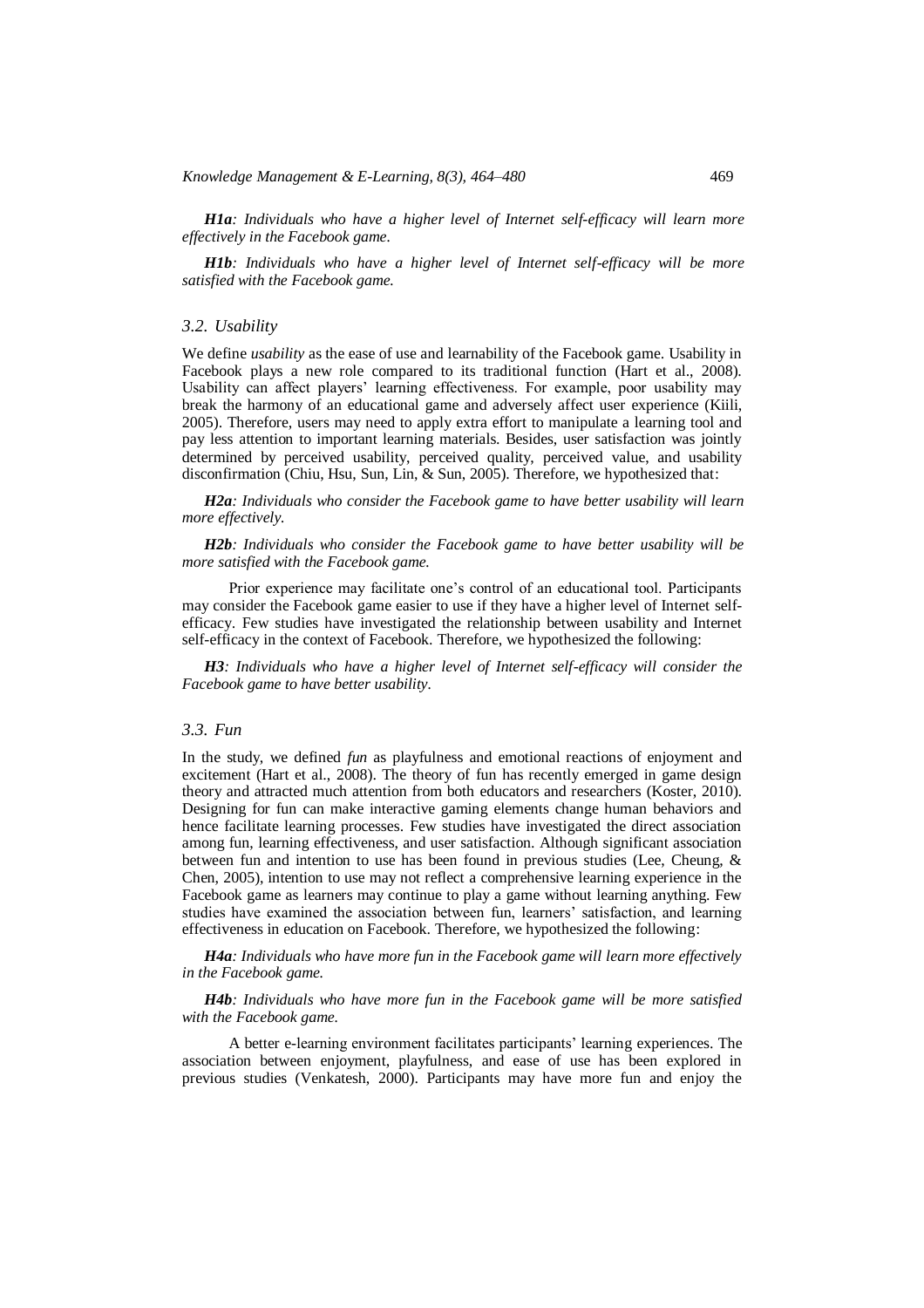gaming element of the environment if they can easily and comfortably manipulate the Facebook game. Therefore, we hypothesized as follows:

*H5: Individuals who consider the Facebook game to have better usability will have a higher level of fun in the Facebook game.*

### **4. Methods**

### *4.1. Participants*

An invitation e-mail was sent to all undergraduate and postgraduate students (N=22,260) at a university in Hong Kong, inviting them to participate in the current study. The sample included undergraduate students  $(N=73; 42 \text{ females}; \text{mean age}=20.82; SD=1.81)$ who were existing Facebook users. They agreed to participate in the study and completed the Facebook game. An ethical clearance for research was obtained from the Human Research Ethics Committee for Non-Clinical Faculties at the authors' institution before data collection.

A household survey in Hong Kong revealed that nearly all youths (99%) claimed to be an Internet user (Hong Kong SAR Government, 2012), making the Internet a scalable content delivery medium that is particularly well suited for Hong Kong since it allows users to conveniently and privately access e-learning resources from anywhere with Internet access. Furthermore, 96% of the youth are engaged in online social networking.

Participants who completed the game and the questionnaire received cash compensation and were automatically entered into a "lucky draw," with supermarket cash coupons and electronic products as incentive boosters.

### *4.2. Game and instructional design*

The Facebook game was a role-playing game based on a narrative adventure (Dickey, 2006; Prensky, 2003). The main character, Ching Ching, faces different tasks in the story, and the players solve the problems from a first-person perspective. To avoid overloading players with extensive learning materials, the whole game was divided into ten missions with a storyline (as shown in Fig. 2): (a) identifying stressors and how to handle stress, (b) understanding the relationship between stress and coping and the consequence(s) of depression, (c) understanding goal-directed thinking, (d) affirming existing strengths and acknowledging the concept of "self," (e) cognitive restructuring, (f) advanced cognitive restructuring, (g) understanding other people's feelings, (h) communication skills, (i) conflict resolution (based on a problem-solving approach), and (j) anger management (Wong et al., 2012). Players could determine the order of the missions. Some missions, however, were more challenging or required knowledge learned from other missions. Those missions were locked until prerequisite missions were completed.

Different skills could be learned from different missions, with the skill level increasing with continuous practice (see Fig. 3). A certain amount of the character's energy was consumed after working on some tasks. When there was no energy left, the player could not advance the plot until the energy was recovered to prevent ineffective learning. Fig. 4 shows the view of Ching Ching's energy bar that the gamers saw. If Ching Ching used too much of her energy, this bar would drop to zero, and she would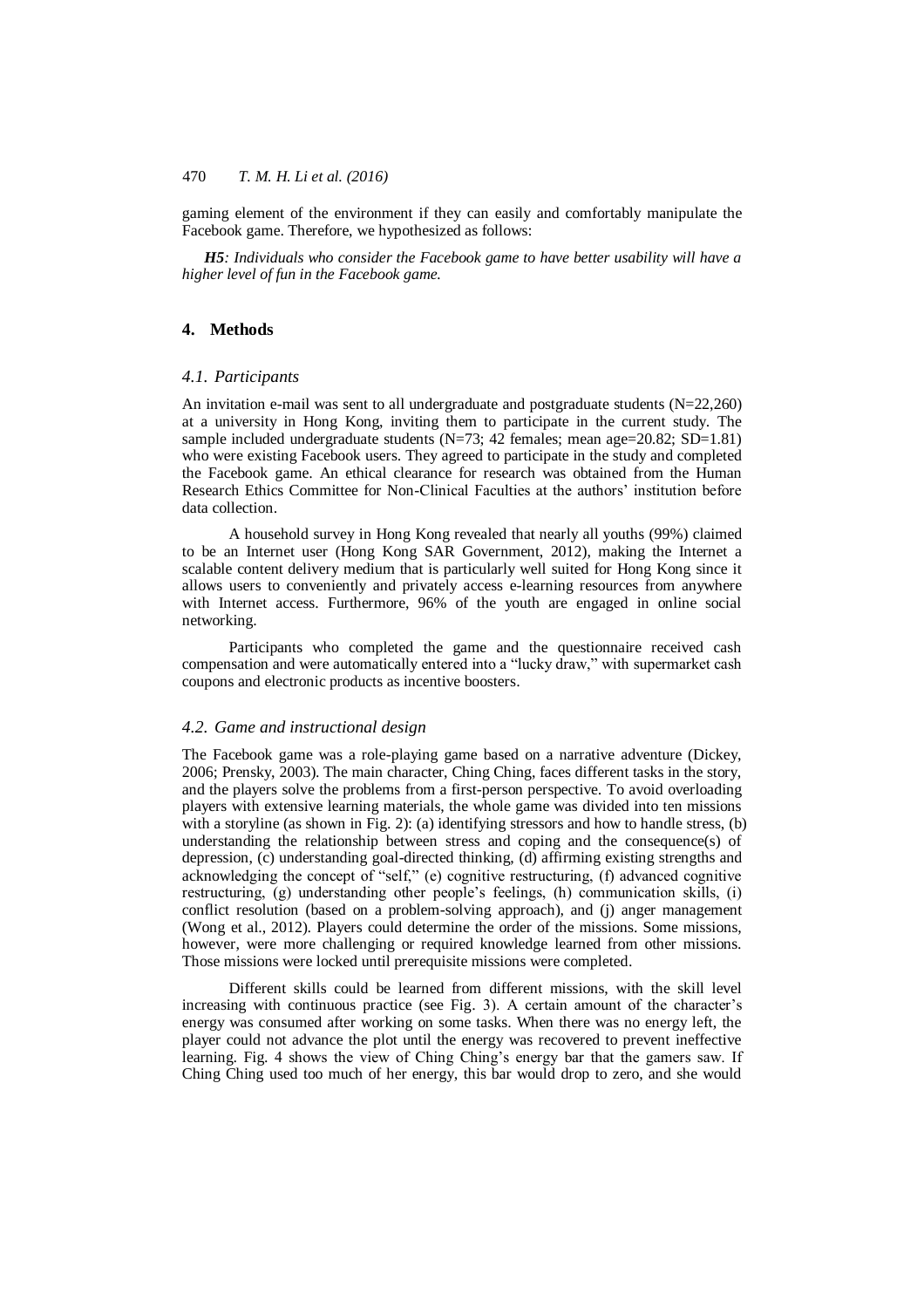need sleep. The character's energy would resume either after a certain amount of sleeping time had passed or after she had consumed recovery items.

We attempted to balance extraneous contexts, such as background music or storylines, and learning efficiency. For example, the user interfaces reduce substantial extraneous processing but provide multiple functions for players to more conveniently control Ching Ching. Fig. 4 shows a list of buttons located at the right side of the screen that were used for the following actions:

- The "Save" button allowed the player to save the game at any time.
- The "Map" button allowed the player to go directly to four places to complete tasks.
- The "Skills" button showed the player's skill level.
- The "Items" button showed the player's acquired items.
- The "Tips" button provided hints or clues to players so that they could easily complete tasks.
- The "Home" button allowed the player to go back to Ching Ching's home.
- The "Message" button indicated whether there were any presents sent by friends.

We navigated the players' attention to several important concepts. For instance, Ching Ching was able to move around in different maps and complete missions by talking to nonplayer characters. Questions in these conversations were used to highlight important concepts (see Fig. 5). By exploring different places and objects and playing various mini-games (see Fig. 6), players could also practice the skills repeatedly.

The level system recorded the level and skills of the player. The record was shared among the player's friends who had also joined the game, establishing a leader board to create competition and motivation. Moreover, the game facilitated social support by encouraging interaction between players (e.g., sending gifts and greetings among friends). Players could also share their experiences and knowledge by publishing game information on their timelines and/or chatting through instant messages.



**Fig. 2.** Missions that the player could choose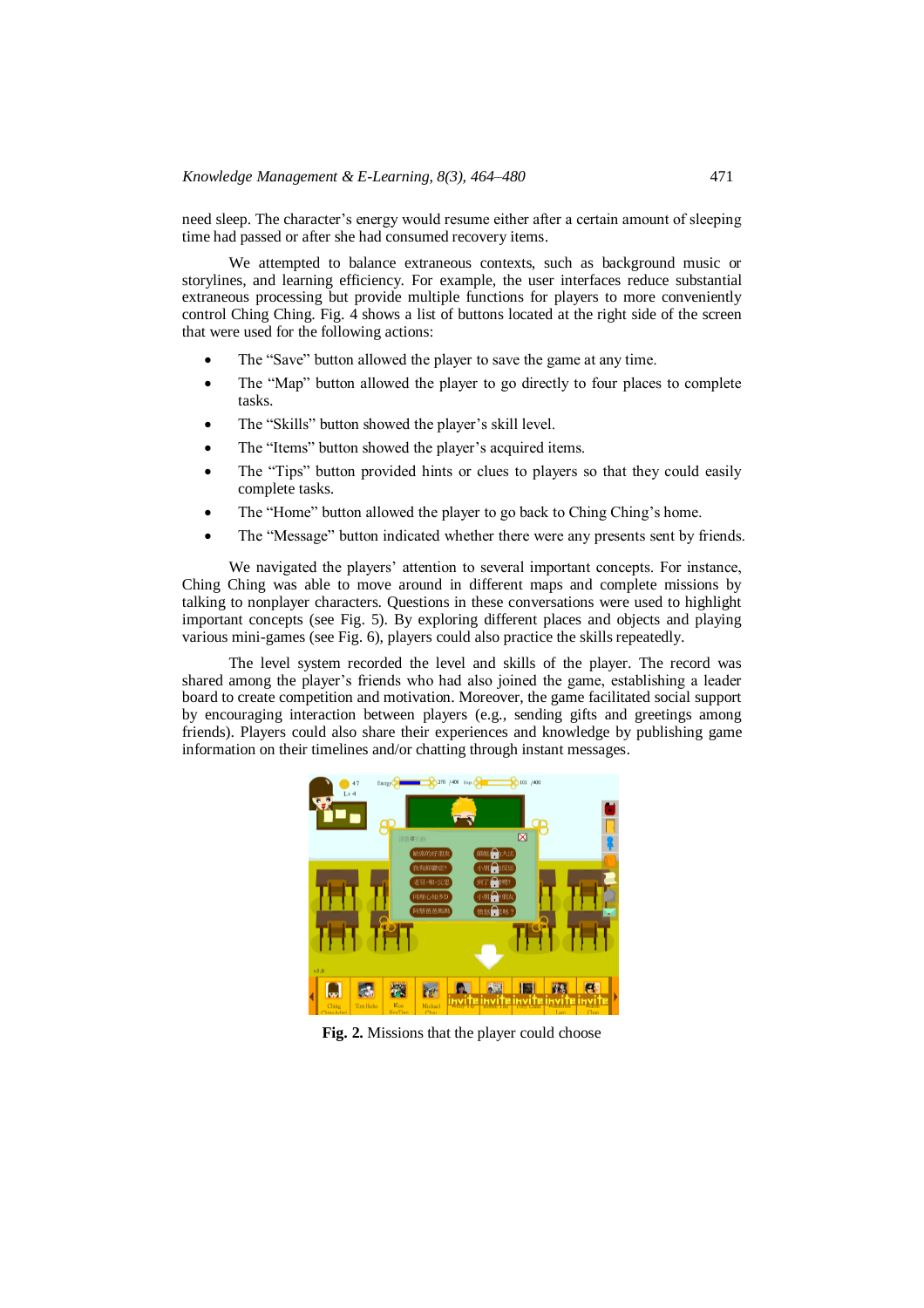

**Fig. 4.** User interface and control



**Fig. 5.** Dialog with a nonplayer character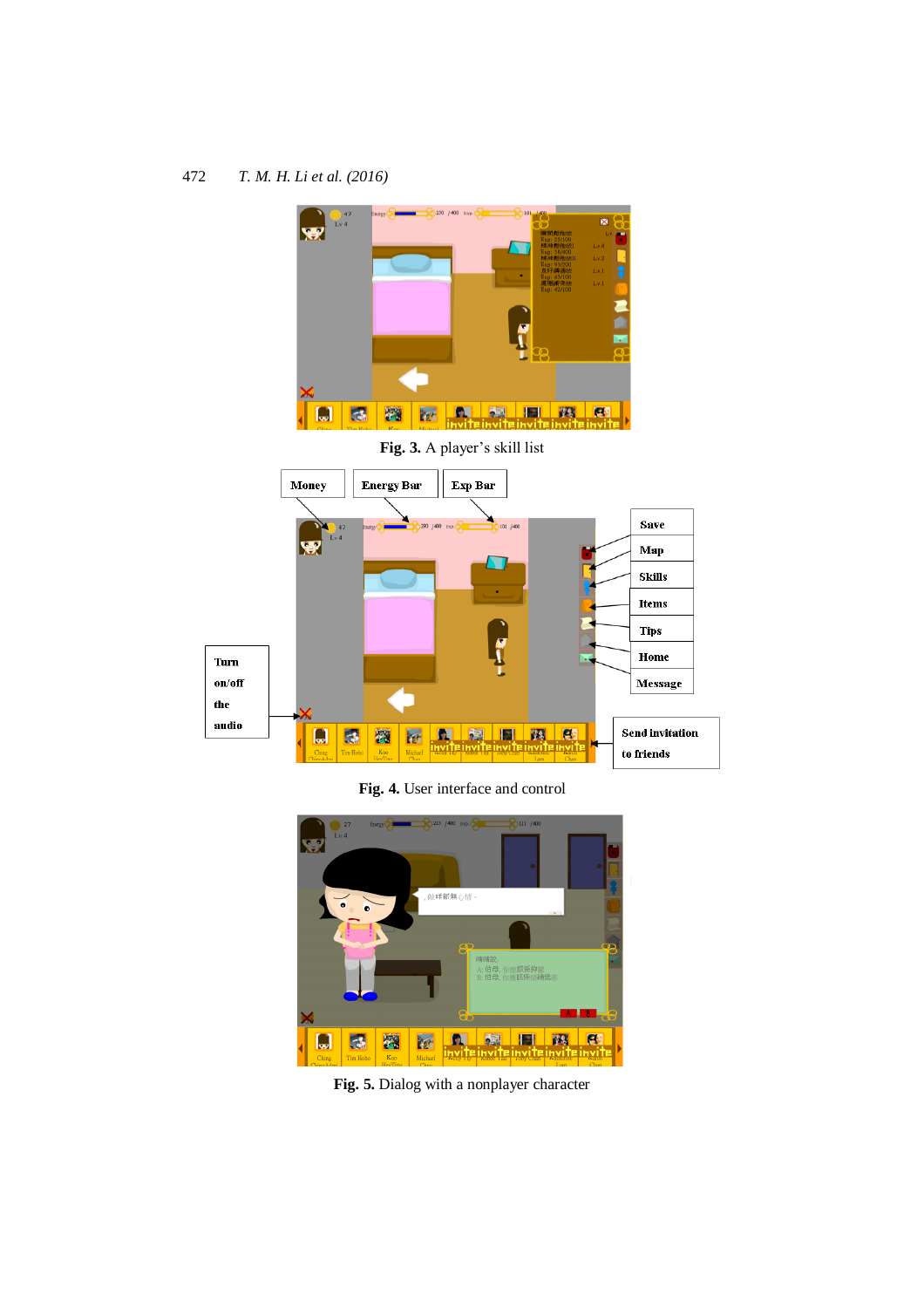*Knowledge Management & E-Learning, 8(3), 464–480* 473



**Fig. 6.** Questions in a mini-game

### *4.3. Game development*

The client-side of the system was implemented using Adobe Flash. Facebook iFrame and Javascript SDK were used to retrieve a user's profile and social network data from the Facebook application. Flash ActionScript 3.0 handled the logic of the game and sent requests to the back end in response to user actions. Javascript was used for back-end programming, and MySQL database stored game data. The system was hosted on a computer server on our institution's network.

### *4.4. Instruments*

A web-based questionnaire that assessed demographic information and feedback with closed and open-ended questions was self-administered after a 3-week study period. The questionnaire first queried participants on gender, age, and Facebook ID. The feedback questionnaire consisted of close-ended questions on a 7-point Likert scale (1=strongly disagree, 7=strongly agree) in five aspects: (a) perceived learning effectiveness, (b) user satisfaction, (c) usability, (d) fun, and (e) Internet self-efficacy. For (a), (b), (c), and (e), the questions were modified from existing scales of learning and understanding (Foster et al., 2011), user satisfaction (Chin, Diehl, & Norman, 1988), usability (Chiu et al., 2005), and Internet self-efficacy (Eastin & LaRose, 2000), respectively. The questions for (d) were self-constructed. In the open-ended portion of the questionnaire, participants provided their comments and views of the online and social network DGBL.

#### *4.5. Statistical methods*

We used structural equation modeling (SEM) implemented in partial least squares (PLS) for data analyses. PLS is a second-generation regression method combining confirmatory factor analysis with linear regression, allowing us to simultaneously run measurement and structural models. The program used for the analysis was SmartPLS version 2.0.M3 (Ringle, Wende, & Will, 2005).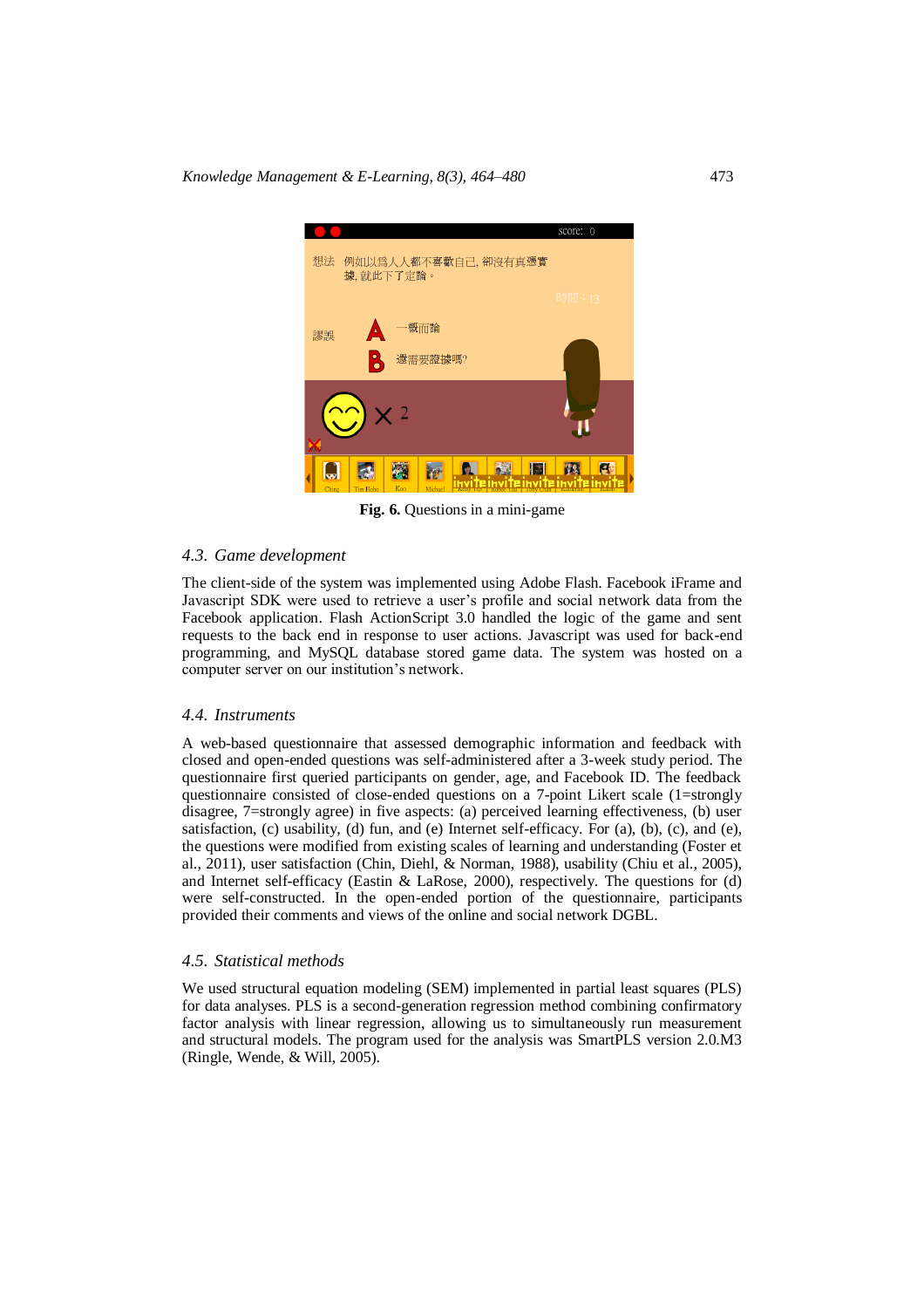### **Table 1**

Results for the measurement model

| Construct items                 | Mean | Standard Factor<br>deviation loading |      | Cronbach's<br>alpha | Composite<br>reliability | Average<br>variance<br>extracted |
|---------------------------------|------|--------------------------------------|------|---------------------|--------------------------|----------------------------------|
| Learning                        | 5.22 | 1.17                                 |      | 0.95                | 0.96                     | 0.83                             |
| Effectiveness (LE)              |      |                                      |      |                     |                          |                                  |
| LE1                             |      |                                      | 0.92 |                     |                          |                                  |
| LE <sub>2</sub>                 |      |                                      | 0.93 |                     |                          |                                  |
| LE3                             |      |                                      | 0.96 |                     |                          |                                  |
| LE4                             |      |                                      | 0.86 |                     |                          |                                  |
| LE5                             |      |                                      | 0.87 |                     |                          |                                  |
| User Satisfaction (US) 3.98     |      | 1.26                                 |      | 0.92                | 0.94                     | 0.80                             |
| US1                             |      |                                      | 0.94 |                     |                          |                                  |
| US <sub>2</sub>                 |      |                                      | 0.93 |                     |                          |                                  |
| US3                             |      |                                      | 0.91 |                     |                          |                                  |
| US4                             |      |                                      | 0.79 |                     |                          |                                  |
| Usability (U)                   | 4.36 | 1.26                                 |      | 0.93                | 0.95                     | 0.66                             |
| U1                              |      |                                      | 0.81 |                     |                          |                                  |
| U2                              |      |                                      | 0.83 |                     |                          |                                  |
| U <sub>3</sub>                  |      |                                      | 0.79 |                     |                          |                                  |
| U <sub>4</sub>                  |      |                                      | 0.85 |                     |                          |                                  |
| U <sub>5</sub>                  |      |                                      | 0.79 |                     |                          |                                  |
| U <sub>6</sub>                  |      |                                      | 0.80 |                     |                          |                                  |
| U7                              |      |                                      | 0.84 |                     |                          |                                  |
| ${\rm U}8$                      |      |                                      | 0.79 |                     |                          |                                  |
| U <sub>9</sub>                  |      |                                      | 0.79 |                     |                          |                                  |
| Fun $(F)$                       | 4.58 | 1.42                                 |      | 0.94                | 0.96                     | 0.89                             |
| F1                              |      |                                      | 0.96 |                     |                          |                                  |
| F2                              |      |                                      | 0.95 |                     |                          |                                  |
| F <sub>3</sub>                  |      |                                      | 0.92 |                     |                          |                                  |
| Internet self-efficacy<br>(ISE) | 4.69 | 1.22                                 |      | 0.95                | 0.96                     | 0.81                             |
| ISE1                            |      |                                      | 0.92 |                     |                          |                                  |
| ISE <sub>2</sub>                |      |                                      | 0.94 |                     |                          |                                  |
| ISE3                            |      |                                      | 0.93 |                     |                          |                                  |
| ISE4                            |      |                                      | 0.83 |                     |                          |                                  |
| ISE5                            |      |                                      | 0.88 |                     |                          |                                  |
| ISE <sub>6</sub>                |      |                                      | 0.92 |                     |                          |                                  |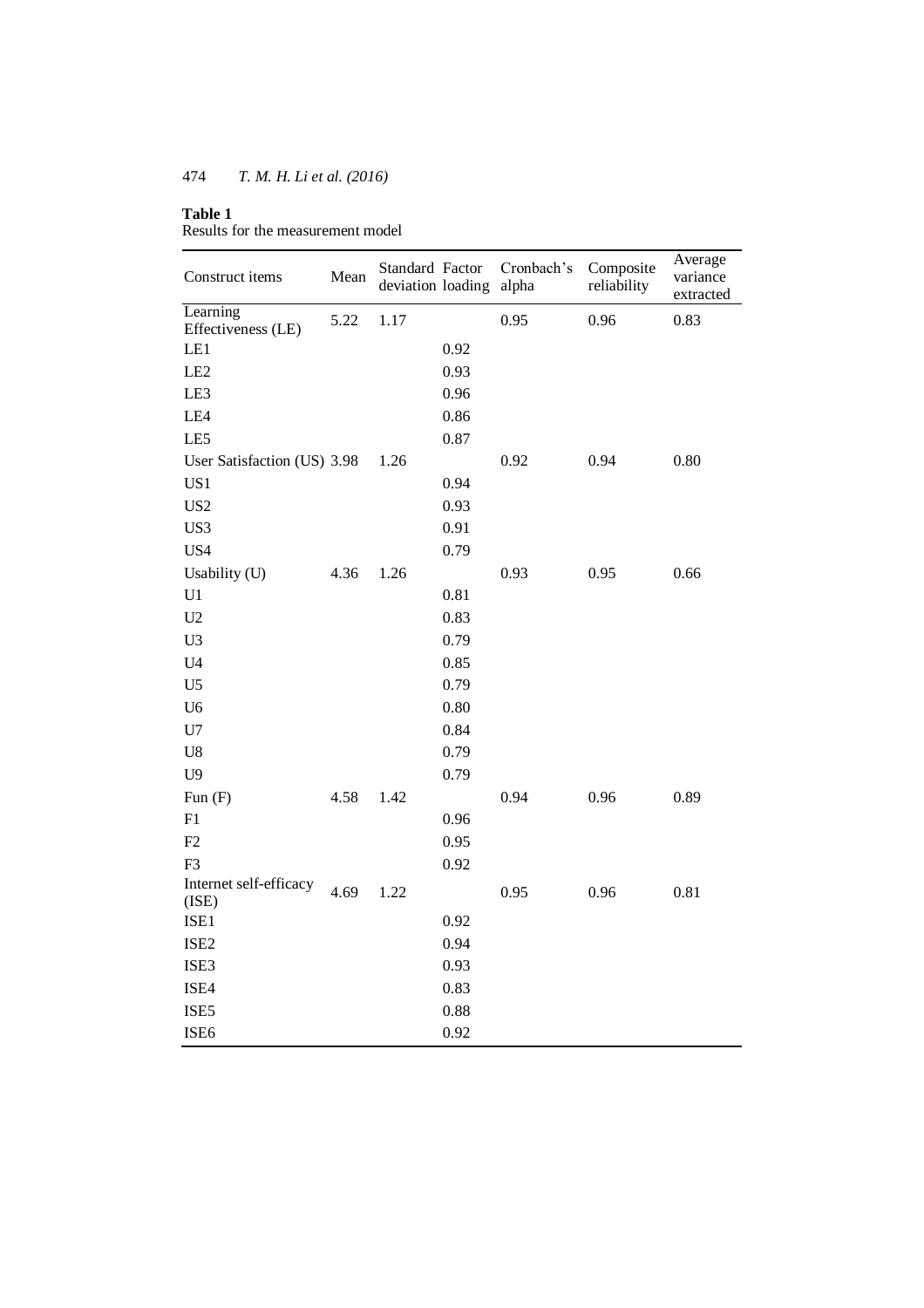|                              | Fun    | <b>ISE</b> | LE     | US     | Usability |
|------------------------------|--------|------------|--------|--------|-----------|
| Fun                          | 0.9437 |            |        |        |           |
| Internet self-efficacy (ISE) | 0.3200 | 0.9025     |        |        |           |
| Learning effectiveness (LE)  | 0.5376 | 0.4778     | 0.9099 |        |           |
| User satisfaction (US)       | 0.8177 | 0.3110     | 0.5455 | 0.8942 |           |
| Usability                    | 0.5918 | 0.3688     | 0.4641 | 0.6595 | 0.8102    |

#### **Table 2** Intercorrelations with square roots of AVEs on the diagonal

### **5. Results**

### *5.1. Measurement model*

Table 1 summarizes the results of our measurement model, and Table 2 shows the intercorrelations with square roots of Average Variances Extracted (AVEs) on the diagonal. Our results demonstrated satisfactory item reliability, internal consistency, convergent validity, and discriminant validity for all constructs in accordance with the following conditions (Chin, 1998): (a) items' factor loadings on corresponding constructs were higher than 0.7, showing acceptable item reliability; (b) Cronbach's alpha and composite reliability were greater than 0.7, showing acceptable internal consistency; (c) the AVE of each construct was higher than 0.5, indicating satisfactory convergent validity; and (d) the square root of the AVE of each construct was higher than its intercorrelation with other constructs, providing evidence for adequate discriminant validity.

### *5.2. Structural model*

We assessed the model's explanatory power via the R2 of endogenous constructs (Chin, 1998). As shown in Fig. 7, the model accounted for 14% of the variance in U, 35% of the variance in F, 41% of the variance in perceived learning effectiveness, and 72% of the variance in user satisfaction. The research hypotheses were tested by examining the size and significance of structural paths in the PLS analysis. Six of the research hypotheses were supported. Fun was a significant antecedent of both perceived learning effectiveness and user satisfaction, which supported H4a and H4b. Internet self-efficacy, however, was significantly related to perceived learning effectiveness, but not user satisfaction. Thus, H1a was supported, whereas H1b was not. In contrast, usability was significantly associated with user satisfaction, but not perceived learning effectiveness; H2a was not supported, but H2b was supported. Moreover, the direct relationship between Internet self-efficacy and usability was significant, supporting H3. The direct relationship between usability and fun was also significant, supporting H5. In addition, two factors, age and gender, were introduced as controls on perceived learning effectiveness and user satisfaction but were not significant.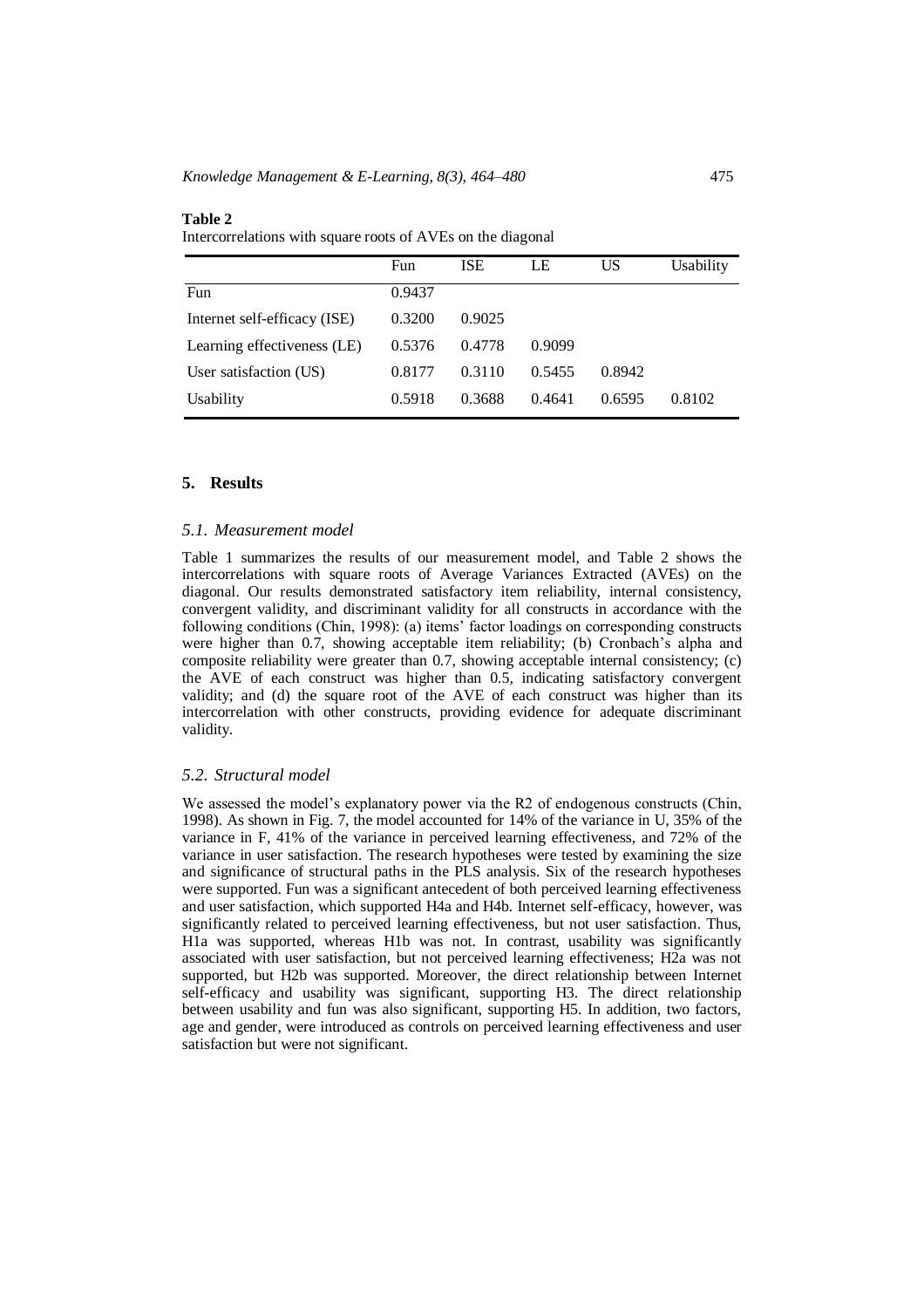

**Fig. 7.** Results of the PLS analysis

### *5.3. Feedback*

We collected qualitative comments through the questionnaire. The users' responses on the Facebook game were generally positive, with participants reporting that it was an innovative social network game. The game was also interesting for those who wanted to know more about mental health and depression. They welcomed the transformation from the standard form of education and agreed that teaching is no longer unilateral but learner-centered and interactive. Furthermore, they viewed the platform of education as gradually moving away from traditional classrooms to a more familiar social networking platform, Facebook, and found our approach modern and attractive. The participants also commented that the game was easy to share with new users via information posts and game updates on their personal Facebook pages. The participants were willing to share the game with other people, such as their friends and family members, since they considered it to be a good way to promote mental health awareness.

Since Facebook is popular, checking updates and using its applications have become a habit for many people. Most participants did not report any difficulty accessing the game and reported that playing it was very convenient. Facebook's personalization characteristics allowed us to automatically save players' game progress, allowing them to become more fully immersed in the game and learn more efficiently.

We also received negative comments. A few participants suggested that the proportion of interactive elements in the game should be increased since social networks provide a well-developed platform to implement fascinating social games. However, since this study did not primarily focus on social elements, we submit that social interaction in the game might not have been sufficient. Besides, Facebook inherently provides a highly interactive environment to users, which is much more important than the social elements in the game. For instance, players could discuss subject matters on their Facebook timelines and on our Facebook page. These comments will be instrumental to future development efforts.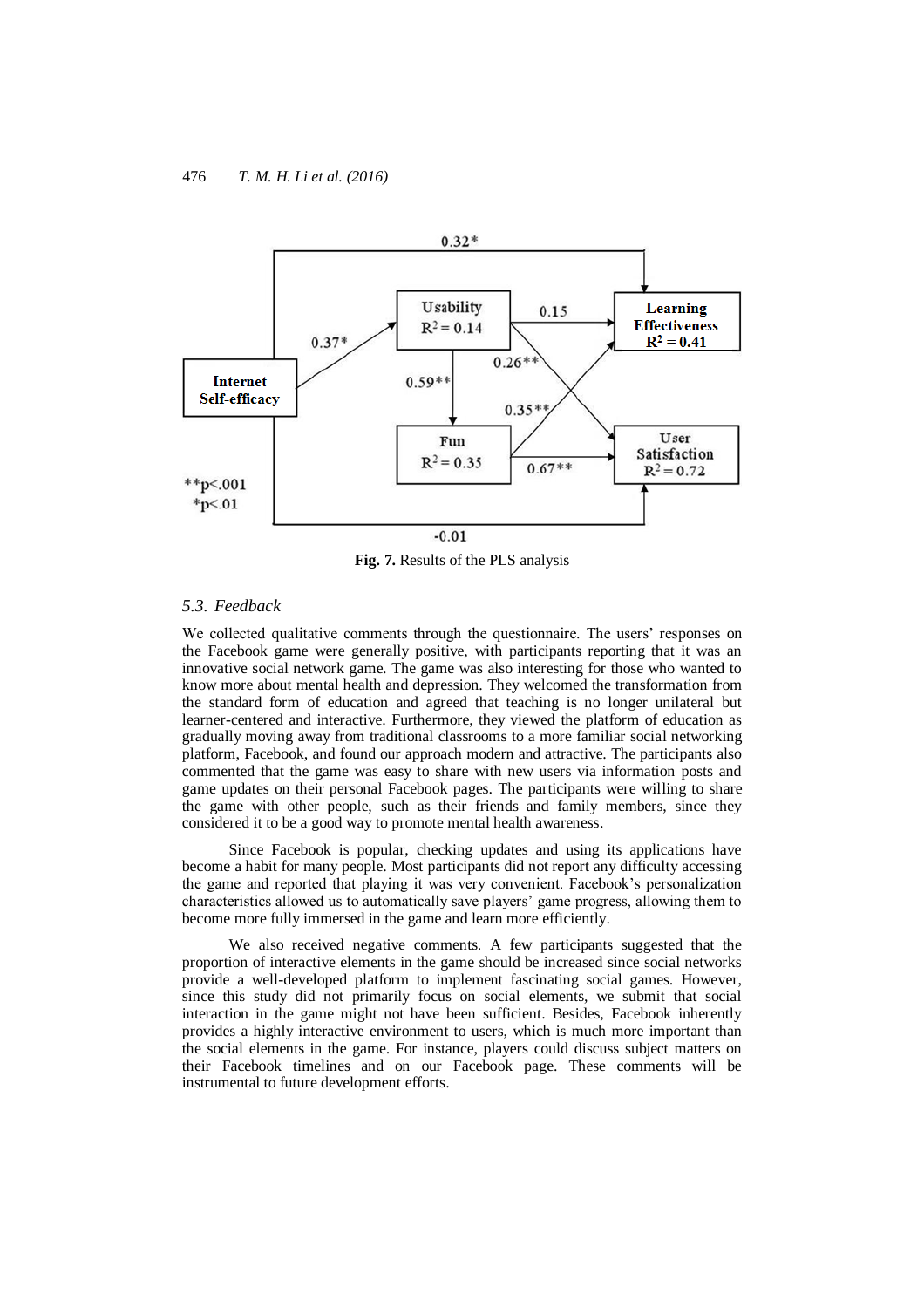#### **6. Discussion**

### *6.1. Implications of the research for theory*

Perceived learning effectiveness was an important measure of knowledge enhancement and an indicator of participants' attitudes toward educational usage of Facebook games. Its mean score was  $5.22$  out of 7 (SD=1.17; see Table 1), revealing that participants found it easy to learn about the material through the Facebook game with proper instructional design. The average score of user satisfaction not only demonstrated a general acceptance of DGBL in self-directed learning but also indicated that participants were satisfied with the learning process in the Facebook game. These findings may suggest participants' willingness to engage in continuous learning through Facebook games.

Fun is a useful concept in game design and education; however, it is less discussed in literature (Koster, 2010). Fun is the only factor positively affecting both learning effectiveness and user satisfaction (H4a and H4b). Previous studies have only examined how playfulness and enjoyment influence the intention to use systems (Venkatesh, 2000). Our findings provide insight into how educational Facebook games facilitate a comprehensive e-learning experience. Fun not only reveals the perception after experiencing the learning process in the Facebook game but also motivates users to achieve better learning outcomes. This paper provides an exploratory study of the associations between fun and other factors and raises the need for understanding fun in education on Facebook.

High Internet self-efficacy scores (M=4.70, SD=1.12) revealed participants' high capacity of control and management of their computers, effectively facilitating the learning process on their own. Although Internet self-efficacy has been indicative of search performance in some studies involving computer-mediated learning environments (Tsai & Tsai, 2003), it may also lead to high levels of learning in the Facebook game. Internet self-efficacy was shown to be directly and indirectly related to perceived learning effectiveness (H1a and H3). The result implies that the learning process may not only be restricted to the Facebook game; participants could learn and absorb information outside the game by searching for useful information to complete the game. Through this search process, players could strengthen their understanding and knowledge. Thus, DGBL should not only restrict learning inside the game but also strive for learning to occur outside the game.

#### *6.2. Implications of the research for practice*

Usability is considered to be one of the important characteristics of software and educational tools. A user-friendly system can provide easy controls and operations so novice users can learn how to operate the Facebook application easily. Clear organization, structure, and content representation also allow players to find useful information and clues to easily complete tasks in the Facebook application. Therefore, playing such a Facebook game requires minimal effort and hence facilitates the learning process. However, usability enhanced user satisfaction (H2b) but not learning effectiveness. If players find the game less exciting and challenging after completing some tasks, they may not attend to the game context and learning materials. They could simply ignore useful information and advance to the next plots, thus failing to efficiently learn the materials. Fun, however, enhanced both perceived learning effectiveness and user satisfaction (H4a and H4b), and usability significantly associated with fun (H5).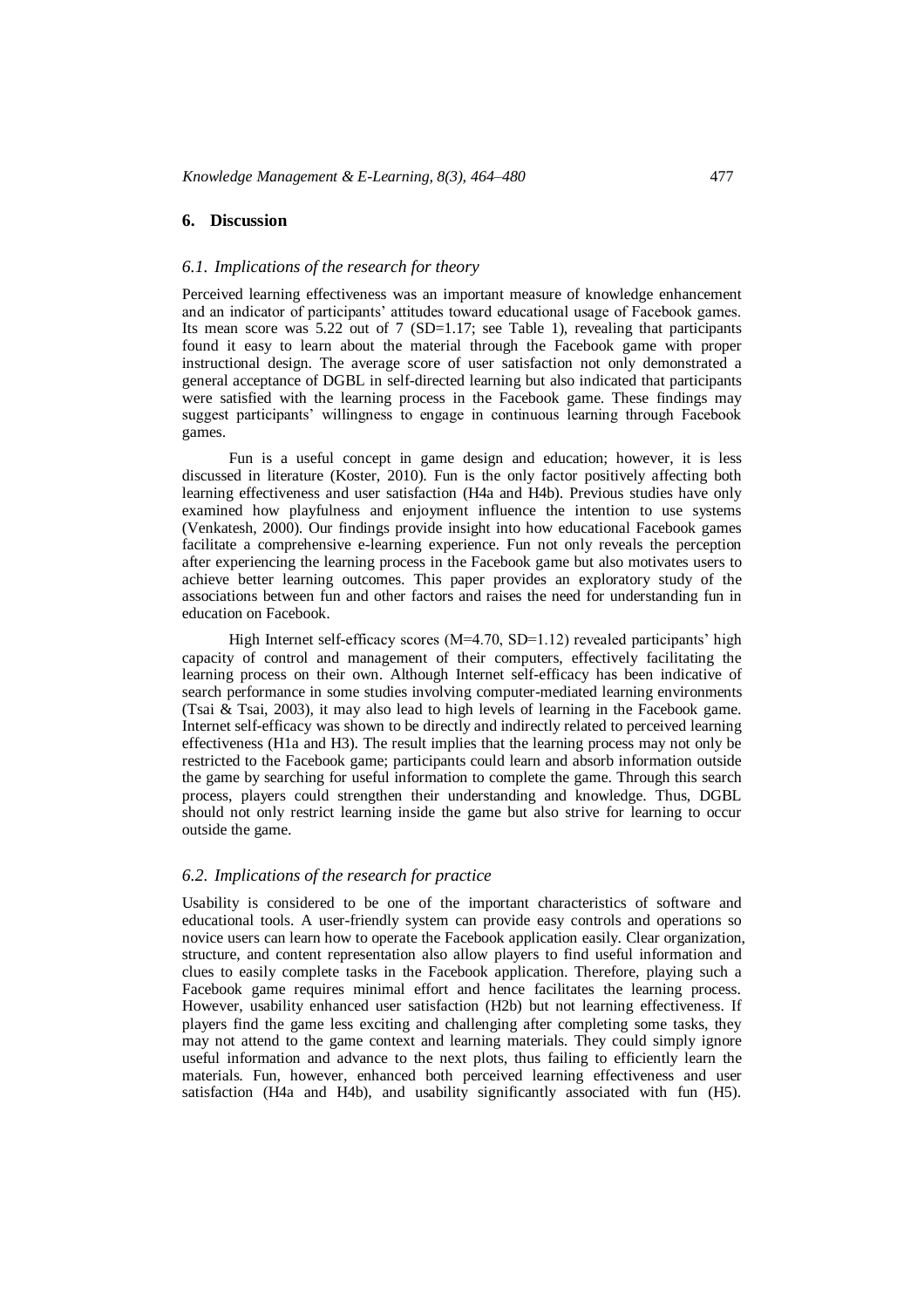Designers and educators should incorporate innovative gaming elements to encourage enjoyment of learning. These findings have implications on future research and the multidisciplinary construction of large-scale games for e-learning and self-directed learning.

### *6.3. Limitations*

There are some limitations in this study. First, we only focused on user experience and game factors. Other potentially influential factors, such as instructional design and technology, were not evaluated or included in the analyses. These factors may interact with game factors to affect e-learning outcomes. Besides, since the study had a small sample size and was only targeted at young adults, the results may not be generalized to other populations. A larger sample with different age groups is required for a more representative sample. Furthermore, the study was domain specific, a common issue in many prior studies. Findings might be different when attempting to teach different subjects; thus, further investigations are required.

### **Acknowledgements**

The project was supported in part by (1) the Health Care and Promotion Fund (project number: 23090514), Food and Health Bureau, Hong Kong SAR Government, (2) the Azalea (1972) Endowment Fund, The University of Hong Kong, and (3) the HKU-HKJC ExCEL3 Collaborative Project Fund.

### **References**

- Bourgonjon, J., Valcke, M., Soetaert, R., & Schellens, T. (2010). Students' perceptions about the use of video games in the classroom. *Computers & Education, 54*(4), 1145– 1156.
- Chau, M., Sung, W. K., Lai, S., Wang, M., Wong, A., Chan, K. W. Y., & Li, T. M. H. (2013a). Evaluating students' perception of a three-dimensional virtual world learning environment. *Knowledge Management & E-Learning (KM&EL), 5*(3), 323–333.
- Chau, M., Wong, A., Wang, M., Lai, S., Chan, K. W., Li, T. M. H., Chu, D., Chan, I, K. W., & Sung, W.-k. (2013b). Using 3D virtual environments to facilitate students in constructivist learning. *Decision Support Systems, 56*, 115–121.
- Chau, M., & Xu, J. (2012). Business intelligence in blogs: Understanding consumer interactions and communities. *MIS Quarterly, 36*(4), 1189–1216.
- Chin, J. P., Diehl, V. A., & Norman, K. L. (1988). Development of an instrument measuring user satisfaction of the human-computer interface. In *Proceedings of the SIGCHI conference on human factors in computing systems*.
- Chin, W. W. (1998). The partial lease squares approach for structural equation modeling. In G. A. Marcoulides (Ed.), *Modern methods for business research* (pp. 295–336). Lawrence Erlbaum Associates.
- Chiu, C.-M., Hsu, M.-H., Sun, S.-Y., Lin, T.-C., & Sun, P.-C. (2005). Usability, quality, value and e-learning continuance decisions. *Computers & Education, 45*(4), 399–416.
- Devolder, A., van Braak, J., & Tondeur, J. (2012). Supporting self-regulated learning in computer-based learning environments: Systematic review of effects of scaffolding in the domain of science education. *Journal of Computer Assisted Learning, 28*(6), 557– 573.
- Dickey, M. D. (2006). Game design narrative for learning: Appropriating adventure game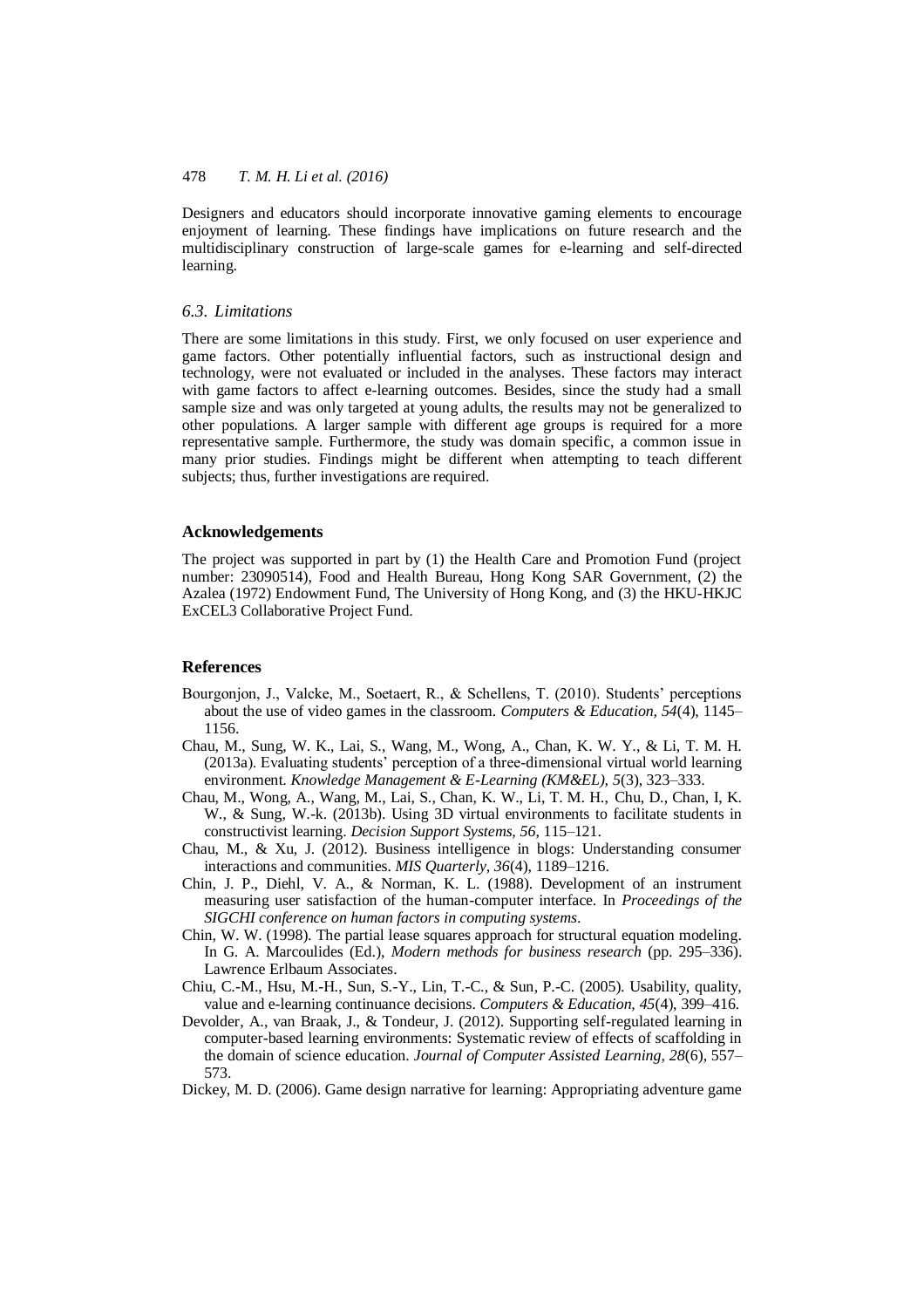design narrative devices and techniques for the design of interactive learning environments. *Educational Technology Research and Development, 54*(3), 245–263.

Dondlinger, M. J. (2007). Educational video game design: A review of the literature. *Journal of Applied Educational Technology, 4*(1), 21–31.

- Douma, A. M., van Hillegersberg, J., & Schuur, P. C. (2012). Design and evaluation of a simulation game to introduce a multi-agent system for barge handling in a seaport. *Decision Support Systems, 53*(3), 465–472.
- Eastin, M. S., & LaRose, R. (2000). Internet self-efficacy and the psychology of the digital divide. *Journal of Computer-Mediated Communication, 6*(1): 1.
- Foster, F. D., Gregor, S., Heaney, R., O'Neill, T., Richardson, A., & Wood, R. (2011). Market games in finance education. *Journal of College Teaching & Learning, 1*(5), 81–93.
- Gangadharbatla, H. (2008). Facebook me: Collective self-esteem, need to belong, and internet self-efficacy as predictors of the iGeneration's attitudes toward social networking sites. *Journal of Interactive Advertising, 8*(2), 5–15.
- Garris, R., Ahlers, R., & Driskell, J. E. (2002). Games, motivation, and learning: A research and practice model. *Simulation & Gaming, 33*(4), 441–467.
- Girard, C., Ecalle, J., & Magnan, A. (2012). Serious games as new educational tools: How effective are they? A meta-analysis of recent studies. *Journal of Computer Assisted Learning, 29*(3), 207–219.
- Gosling, S. D., Augustine, A. A., Vazire, S., Holtzman, N., & Gaddis, S. (2011). Manifestations of personality in online social networks: Self-reported Facebookrelated behaviors and observable profile information. *Cyberpsychology, Behavior, and Social Networking, 14*(9), 483–488.
- Hart, J., Ridley, C., Taher, F., Sas, C., & Dix, A. (2008). Exploring the Facebook experience: A new approach to usability. In *Proceedings of the 5th Nordic conference on human-computer interaction: Building bridges*.
- Hong Kong SAR Government. (2012). *Thematic household survey (Report No. 49): Use of new media*. Retrieved from <http://www.statistics.gov.hk/pub/B11302492012XXXXB0100.pdf>
- Joo, Y.-J., Bong, M., & Choi, H.-J. (2000). Self-efficacy for self-regulated learning, academic self-efficacy, and Internet self-efficacy in web-based instruction. *Educational Technology Research and Development, 48*(2), 5–17.
- Kabilan, M. K., Ahmad, N., & Abidin, M. J. Z. (2010). Facebook: An online environment for learning of English in institutions of higher education? *The Internet and Higher Education, 13*(4), 179–187.
- Kiili, K. (2005). Digital game-based learning: Towards an experiential gaming model. *The Internet and Higher Education, 8*(1), 13–24.
- Kim, J. H., Kim, M. S., & Nam, Y. (2010). An analysis of self-construals, motivations, Facebook use, and user satisfaction. *International Journal of Human–Computer Interaction, 26*(11/12), 1077–1099.
- Koster, R. (2010). *Theory of fun for game design*. O'Reilly Media, Inc.
- Lee, M. K. O., Cheung, C. M. K., & Chen, Z. (2005). Acceptance of Internet-based learning medium: The role of extrinsic and intrinsic motivation. *Information & Management, 42*(8), 1095–1104.
- Li, T. M. H., Chau, M., Wong, P. W. C., Lai, E. S. Y., & Yip, P. S. F. (2013). Evaluation of a web-based social network electronic game in enhancing mental health literacy for young people. *Journal of Medical Internet Research, 15*(5): e80.
- Mack, C. (2010). *Teaching marketing in poweRBrands on Facebook*. Retrieved from [http://www.adweek.com/socialtimes/educational-marketing-powerbrands-facebook](http://www.adweek.com/socialtimes/educational-marketing-powerbrands-facebook-reckitt-benckiser/572754)[reckitt-benckiser/572754](http://www.adweek.com/socialtimes/educational-marketing-powerbrands-facebook-reckitt-benckiser/572754)